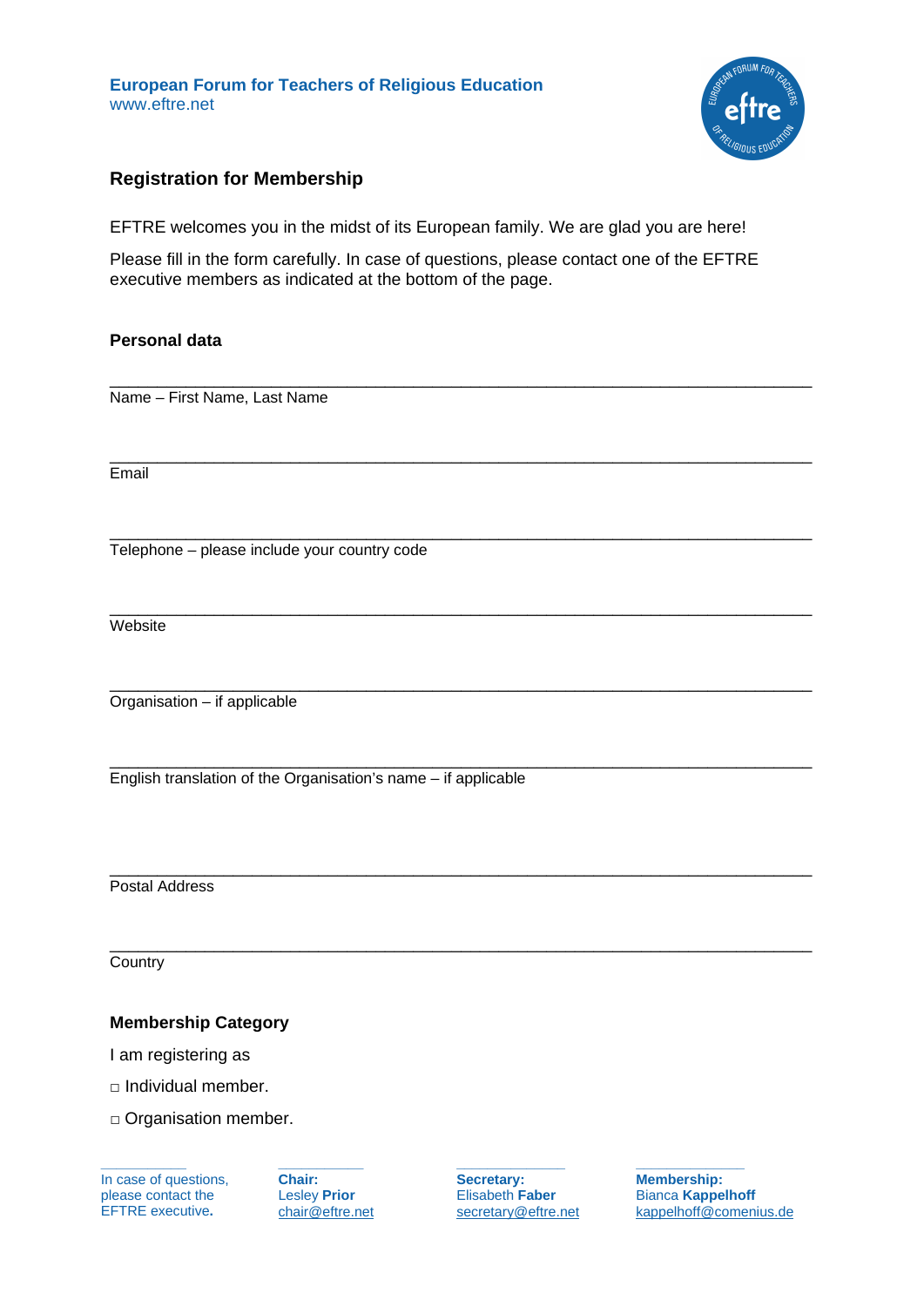#### **European Forum for Teachers of Religious Education** www.eftre.net



### **Publication on the EFTRE website**

I agree that the following information concerning my EFTRE membership are being published on the EFTRE website (multiple entries possible).

 $\Box$  Name and Organisation – the latter if applicable

□ Logo – Please attach the logo file (.png, .jpg, .bitmap) to this registration form.

 $\Box$  Short description – Please indicate a short description of yourself and/or your organisation here below.

□ No publication on the EFTRE website

### **Membership fee**

EFTRE is run by volunteers and receives no grants or other funding. Your contribution is therefore very much appreciated. By supporting EFTRE you support colleagues from around Europe to take part in EFTRE activities who might otherwise not be able to do so. Thank you!

### Amount

I hereby confirm to pay the following annual fee.

- $\Box$  15 Euros/ £15 (membership fee for individuals)
- □ 100 Euros/ £90 (membership fee for organisations)
- $\Box$  Individual membership fee

In case the payment of the standard fees is not possible for you, the EFTRE executive tries to find an individual solution. No membership should fail because of the costs. The EFTRE executive will come back to you to find an individual solution.

### **Currency**

I will pay the annual fee in the following currency.

#### □ EUR □ Sterling

Depending on your currency, EFTRE will send you the data of the corresponding bank account to which you can transfer the fee. In order to keep the organisational effort small, EFTRE recommends setting up a standing order for the following years.

In case of questions, please contact the EFTRE executive**.**

**\_\_\_\_\_\_\_\_\_\_\_** 

**Chair:** Lesley **Prior** [chair@eftre.net](mailto:chair@eftre.net) 

**\_\_\_\_\_\_\_\_\_\_\_** 

**Secretary:** Elisabeth **Faber** [secretary@eftre.net](mailto:secretary@eftre.net) 

**\_\_\_\_\_\_\_\_\_\_\_\_\_\_**

**\_\_\_\_\_\_\_\_\_\_\_\_\_\_ Membership:** Bianca **Kappelhoff** [kappelhoff@comenius.de](mailto:kappelhoff@comenius.de)